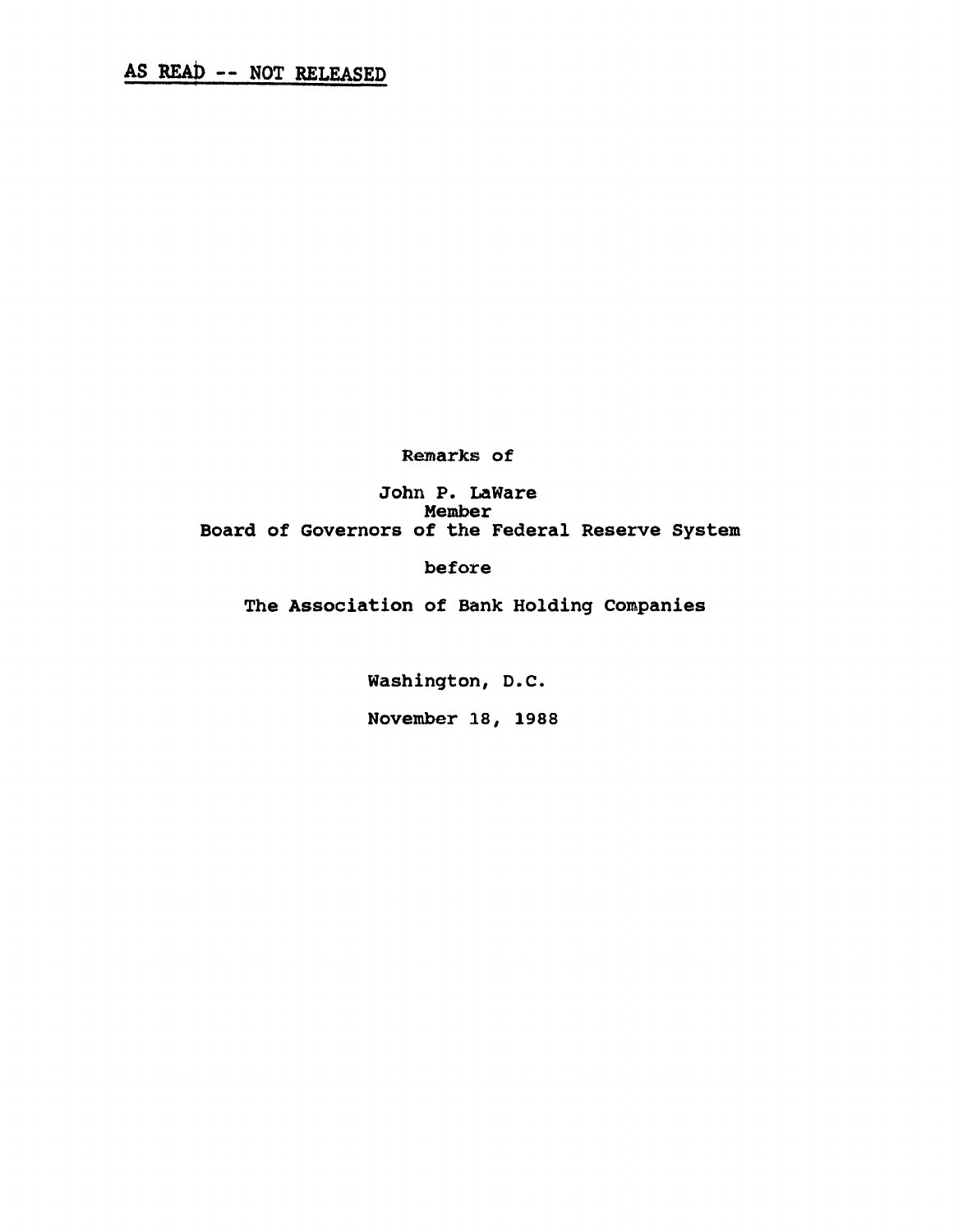# Introduction

I am pleased to be here today to share with you my reaction to entering the public sector after spending many years in private industry. I hope to show you the kind of adjustment this transition requires by discussing how my perspective on some of the major issues currently facing the banking industry has changed, given my new responsibilities.

As a commercial banker and chairman of your association, I worked actively to foster a vigorous, strong, and competitive banking industry. Of course, I continue to support these objectives. However, as a member of the Federal Reserve Board, I now find myself analyzing banking issues from a public policy viewpoint which is somewhat different from the perspective of a private sector C.E.O. While my experience at the Fed is limited to only a few months, I hope that the personal observations I make this morning will stimulate your thinking about the challenges ahead.

# Expanded Banking Powers

Let me begin by discussing the subject of expanded bank powers since this is viewed as a critical issue by both regulators and bankers, and has received considerable media coverage recently. While Chairman of the Association of Bank Holding Companies, I was a strong proponent of expanded banking powers. I argued that expanded powers were desirable because they would enable banking organizations to diversify and compete more effectively, tap new sources of income, and better serve the needs of bank customers.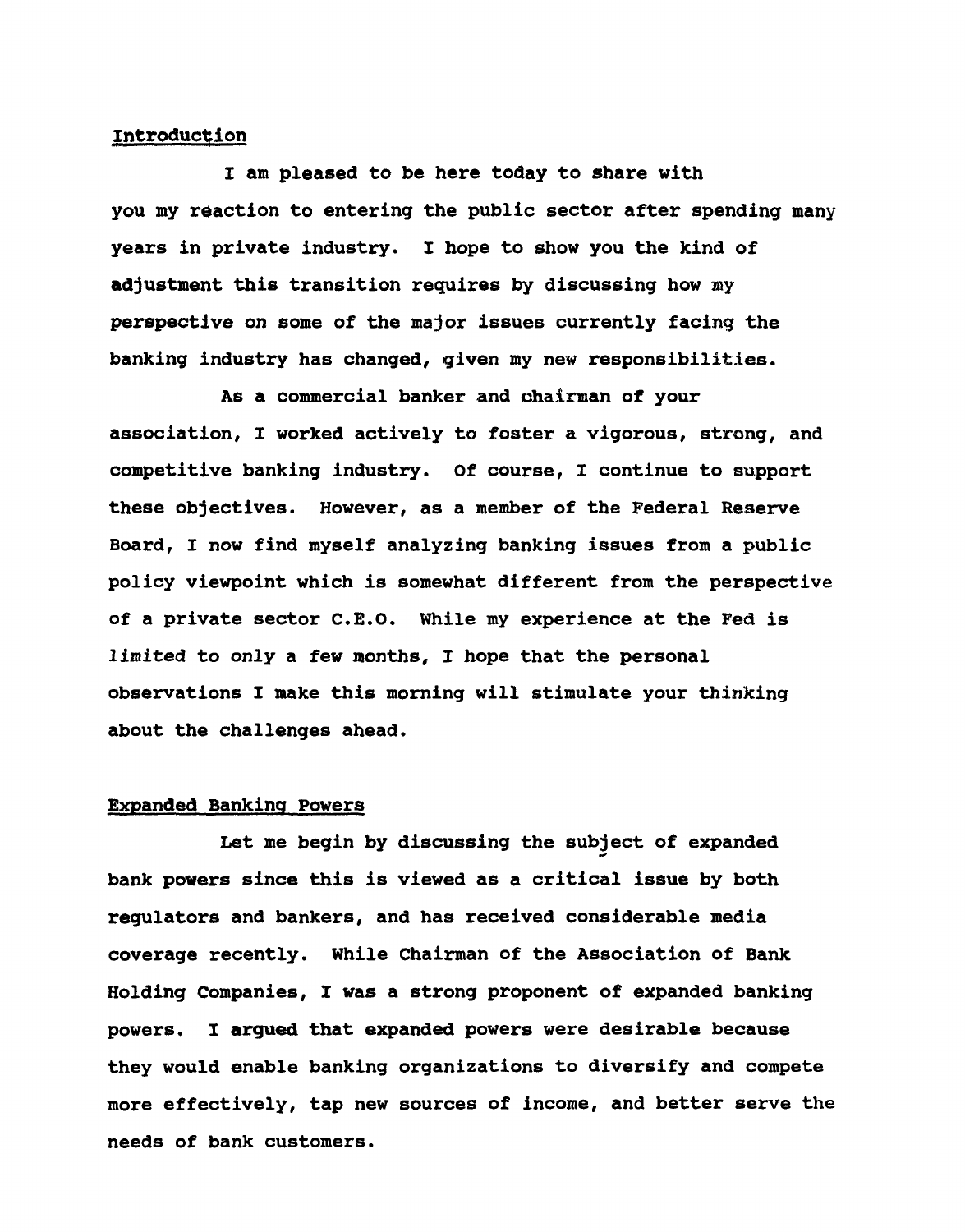As a member of the Board, I continue to support strongly the expansion of banking powers, and for many of the same reasons. However, it is obviously critical that any new powers be managed and conducted in such a way as to avoid exposing banks to unusual or excessive risks. Before, when I was Shawmut's Chairman, I could see to it that adequate controls were in place to manage any new activities that the company undertook. Now, while I may be in a stronger position to influence national policies, I can only urge banks to be prudent. Strong internal systems and controls, a high level of staff expertise, and effective risk management are especially critical if banks are to conduct new activities, including expanded securities powers, with reasonable safety.

I also believe that it matters where these activities are conducted. Banks, which enjoy access to the Federal safety net, should be insulated from nonbanking risks, and the safety net protections should not be extended to nonbank activities. On these points I agree with the Board's long-standing position that new securities activities, as well as other types of nonbank activities, should be conducted in holding company subsidiaries, and that strong and effective fire walls should be established between banks and their nonbank affiliates.

For its part, the Board continues to urge Congress to grant banks broader securities powers in order to maintain an internationally competitive banking system. Banks must have the ability to adapt to market and industry changes, develop new products and services, and take advantage of new technology. The failure of Congress to repeal the Glass-Steagall Act's separation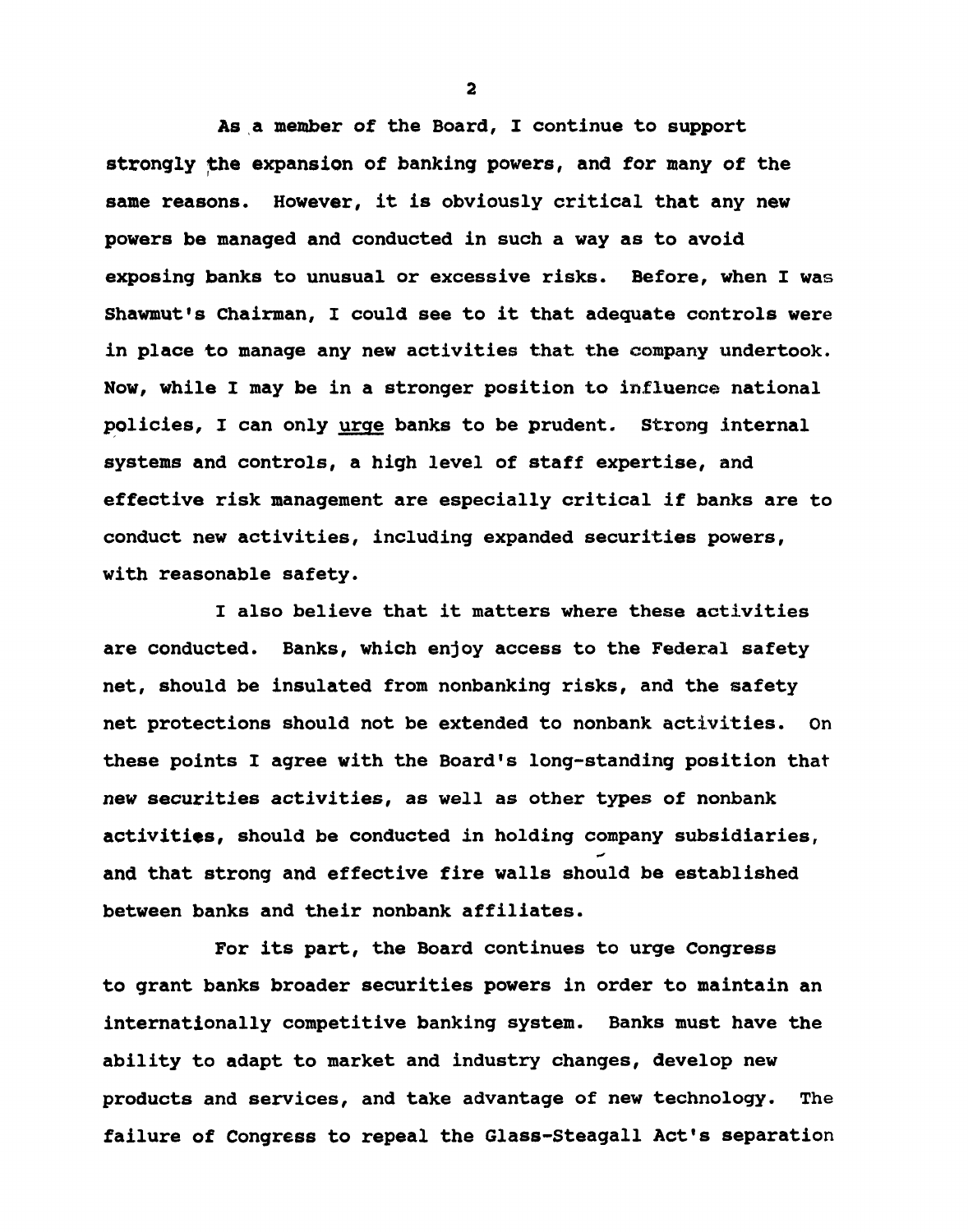of commercial and investment banking is a tragedy and inhibits innovation and development of market solutions to customer needs.

The expanded powers bills should be resubmitted early next year. Hopefully, this time they will receive more favorable treatment, although there will be a lot of competition for room on the legislative agenda. I should also note that, outside the legislative process, some real progress was made to expand bank powers. The Board successfully defended legal challenges to its decisions to allow bank holding companies to underwrite and deal in commercial paper, mortgage-backed securities, consumer receivable-backed securities, and municipal revenue bonds. The Board also recently approved a bank holding company request to combine brokerage and investment advisory services. That kind of piece-meal reform may be better than no reform, but a comprehensive legislative approach to new powers would be better.

I cannot emphasize too strongly that the success and prudence with which banks conduct their present business will affect their chances to receive new powers. Public confidence in the banking system is essential to its stability, and any loss of confidence will undermine the support needed to achieve broader powers. As long-standing restraints on banking activities are dismantled, it is critical that you continue to manage your affairs in a way that maintains the public's trust.

# Changing structure of the Banking Industry

While I was at Shawmut, I guided the company through its emergence as a "superregional'' banking organization. At the Board, I have a materially different role: Instead of managing a

**• 3**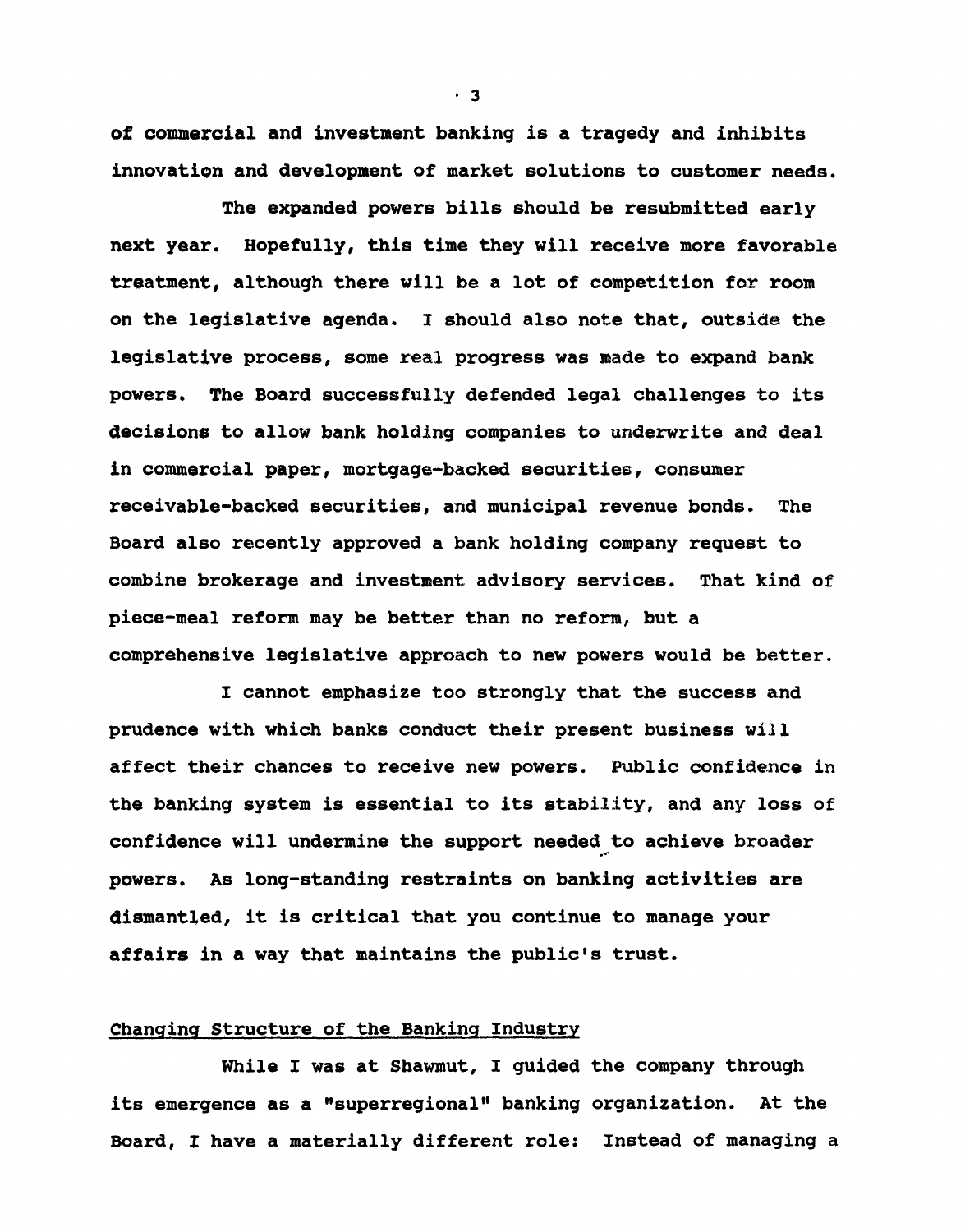company, I must now participate in the administration of the Bank Holding Company Act and help formulate decisions on the financial, managerial and competitive implications of proposed mergers. At the policy level, I must decide such questions as, "What level of concentration is best for the banking industry?" And, "What implications do hostile takeovers have for industry stability?"

Changes in the U.S. banking industry are evident to all of us. Many of the barriers to interstate expansion have fallen due to state action, and we are now approaching de facto nationwide banking. During the past decade, the number of separate banking organizations, that is, the number of individual bank holding companies and banks not affiliated with holding companies, declined 17 percent. At the same time the market share of the 50 largest institutions increased by 8 percent.

This increased concentration primarily reflects the development of regional compacts and the emergence of multistate or "superregional" organizations. Partly because the New York banks were generally excluded from these compacts, their domestic market share actually declined. The large regionals, by contrast, have grown rapidly — mostly through mergers and acquisitions. Prior to 1981, no merger had been approved between banks where both had deposits in excess of \$1 billion. Since then, at least 87 such banks have combined. These changes in the size and geographic coverage of our banks will present both bankers and regulators with new challenges. For the most part these large mergers have been successful, and have improved efficiency and market share, but geographic reach, market

**■ 4**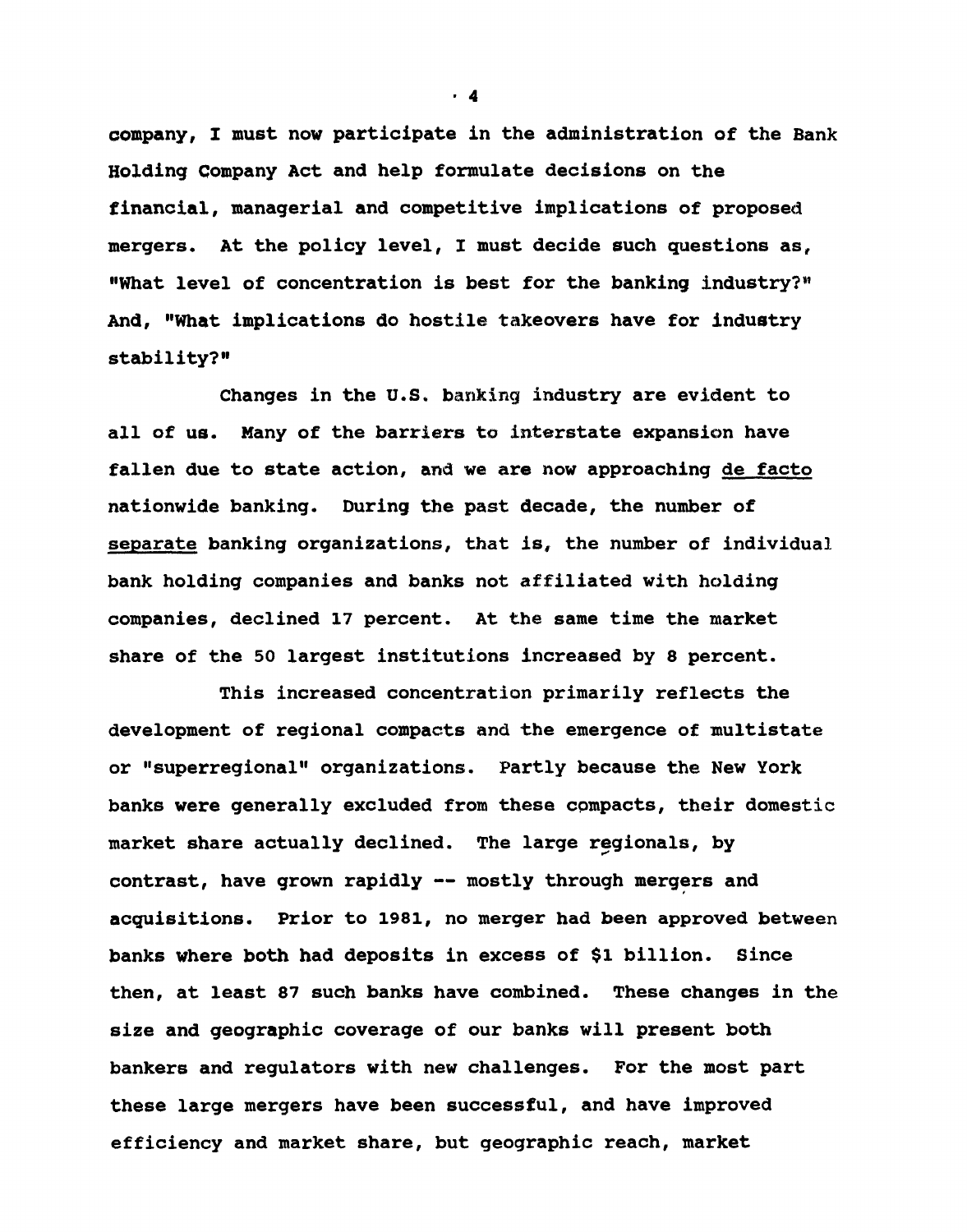diversification, and culture blending present new and more sophisticated management challenges.

Supervisory considerations are especially important in the case of hostile takeovers. Such takeovers are new in banking and raise a variety of policy questions for the Board. In reviewing applications involving hostile takeovers, the Federal Reserve has avoided taking sides; rather, the Board has focused on the managerial, financial, regulatory, and competitive factors it is authorized to take into account under the Bank Holding Company Act. We must, however, address any safety and soundness or other supervisory issues that accompany hostile takeovers. For one example, we will discourage payment of excessive dividends as part of takeover defense strategies. Institutions seeking to be the aggressor in hostile takeovers should be exceptionally well-capitalized to compensate for the potentially greater risks and expenses they may face. It is also important that the time and money spent initiating or defending against such takeovers not weaken the banks involved or distract management from its basic operating responsibilities. While the Federal Reserve will avoid taking sides in hostile takeovers, supervisory policies must be developed to discourage actions that would weaken or undermine the condition of subsidiary banks or the ability of a holding company to support its banks.

A final aspect of the changing banking structure worth mentioning is the increasing presence of foreign competition in U.S. markets. During the past decade, foreign-controlled institutions have increased their share of domestic banking assets from 6 percent to 20 percent. And in the commercial loan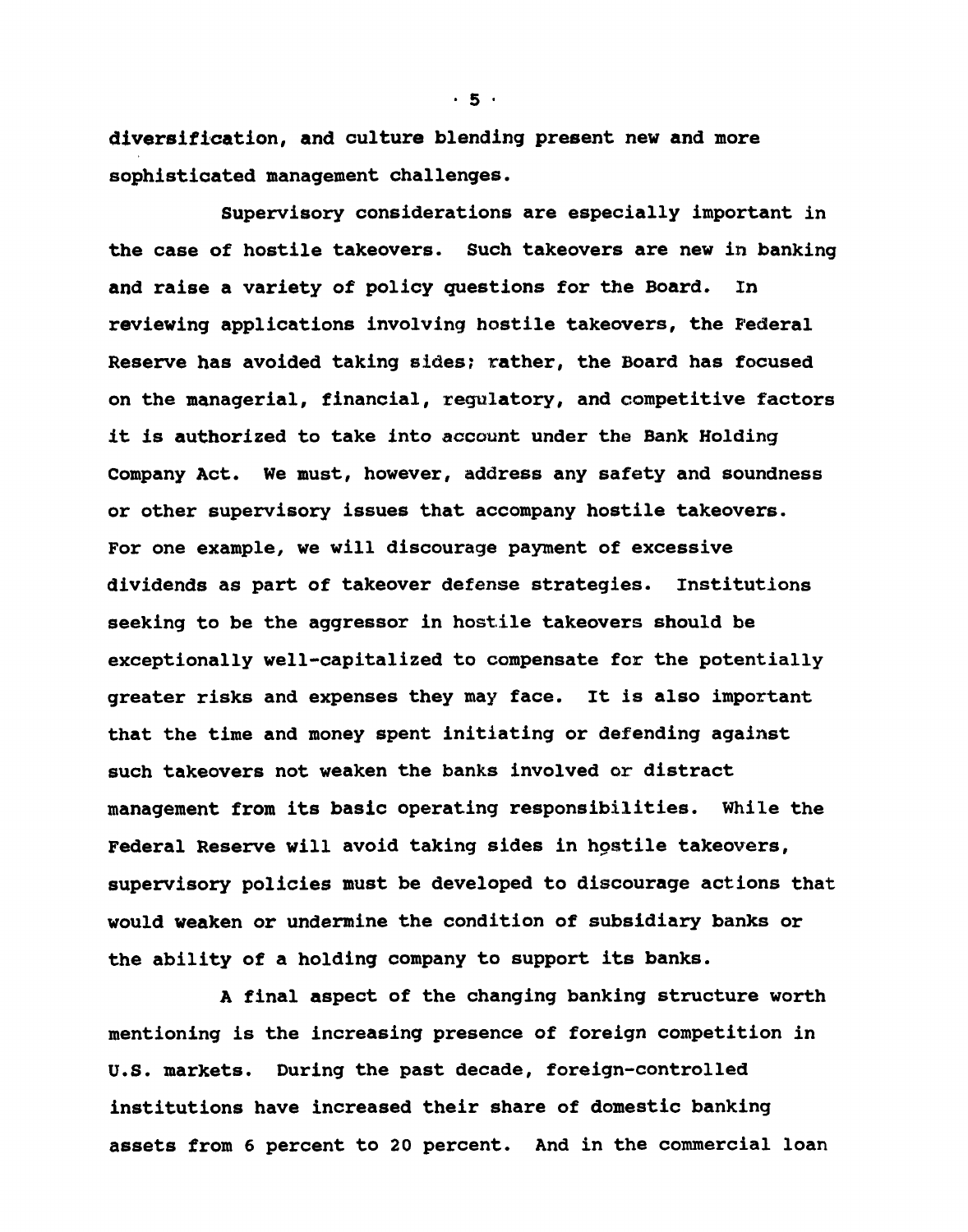market, their share during this period has more than doubled. They *nav,* control more than one-half of business lending in New York; 42 percent in California; and more than 25 percent in Illinois.

As a banker, I worried about the additional competition these foreign banks would present — although I never doubted the ability of U.S. banks to compete successfully given a level playing field. As a regulator, 1 can still see the challenge posed by foreign competition, but I am also obliged to consider the benefits that U.S. businesses and consumers derive from the services foreign banks offer. While our national policies supporting open markets in the United States have served us well, I feel strongly that U.S. banking organizations should receive equal treatment abroad. I plan to work actively to achieve that goal. In this connection, the concept of national treatment is especially important as the European Community moves to deregulate its markets.

#### Implementation and Refinements to Risk-Based Capital Guidelines

As financial markets cross national boundaries, cooperation between banking supervisors of different nations becomes increasingly important. In this area, authorities have made important progress, as indicated by the adoption of international risk-based capital standards. These common standards should strengthen the international banking system and lessen competitive inequities among banks of different countries.

In addition to these immediate gains, the Basle Capital Accord also represents an encouraging step toward greater

**■ 6 ■**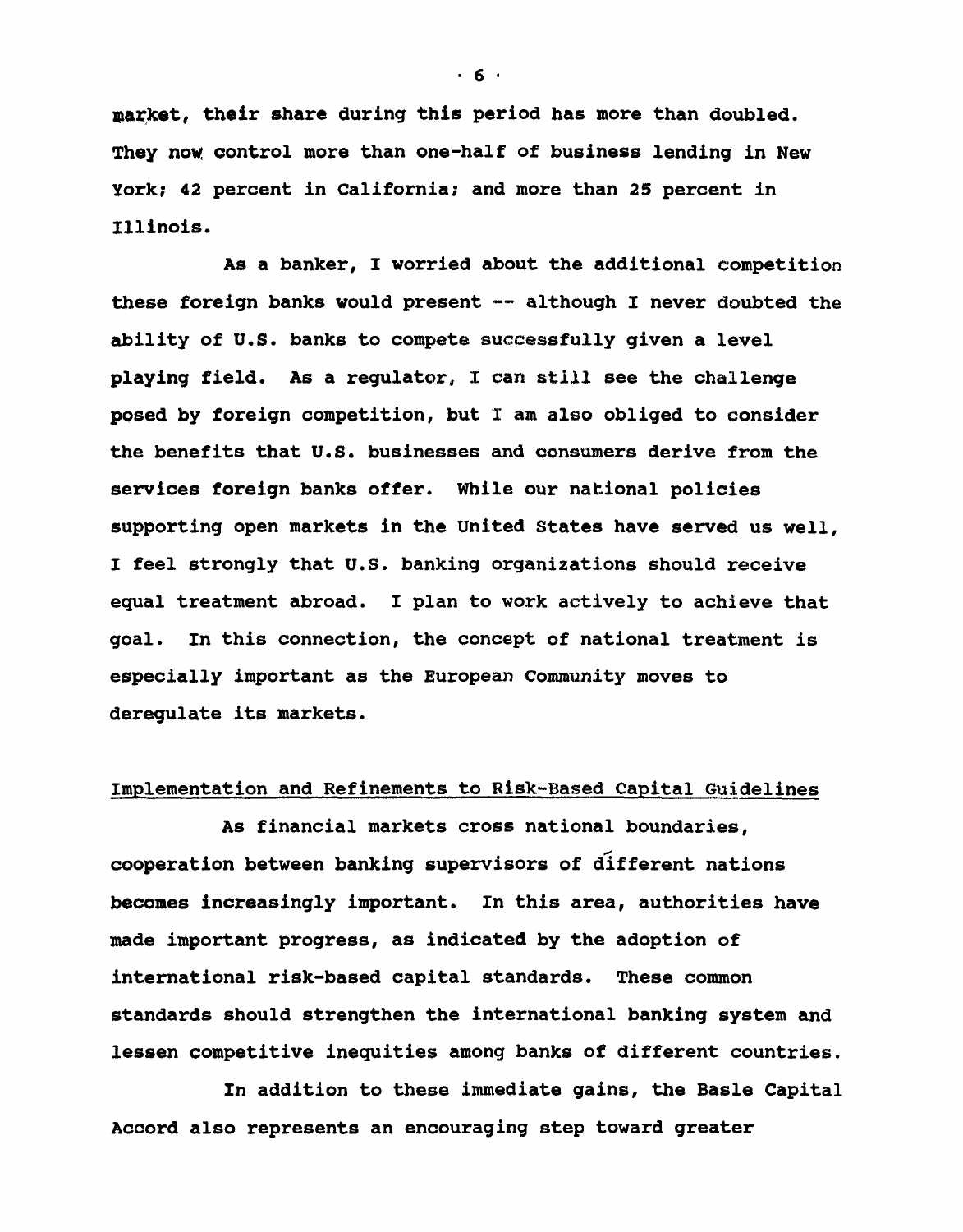international cooperation. The interdependence of financial markets and the global networks of the world's major banks require banking authorities to communicate more than ever and to develop consistent supervisory rules. I personally believe that the development of these capital standards sets a good example for further cooperation.

Although the first phase of the risk-based capital guidelines will be implemented this coming year, much work remains to be done. We still need to develop improved procedures to measure interest rate and foreign exchange risk and to assess the adequacy of loan loss reserves. And, once we gain some experience with the risk-based standard, we may need to consider refinements in our framework for matching capital standards to various levels of risk. These efforts require further international negotiations. However, the crucial role of capital in providing a cushion enabling financial institutions to absorb losses from unforeseen events and risks requires that the effort be made.

#### Source of strength

In its long campaign to ensure adequate capital ratios for banks, the Federal Reserve has held that a holding company should serve as a source of strength to its subsidiary banks. I believe that policy, which I accepted and supported during my tenure at Shawmut, is very important. The policy requires a holding company to use its resources, including its ability to raise capital, to assist its subsidiary banks during periods of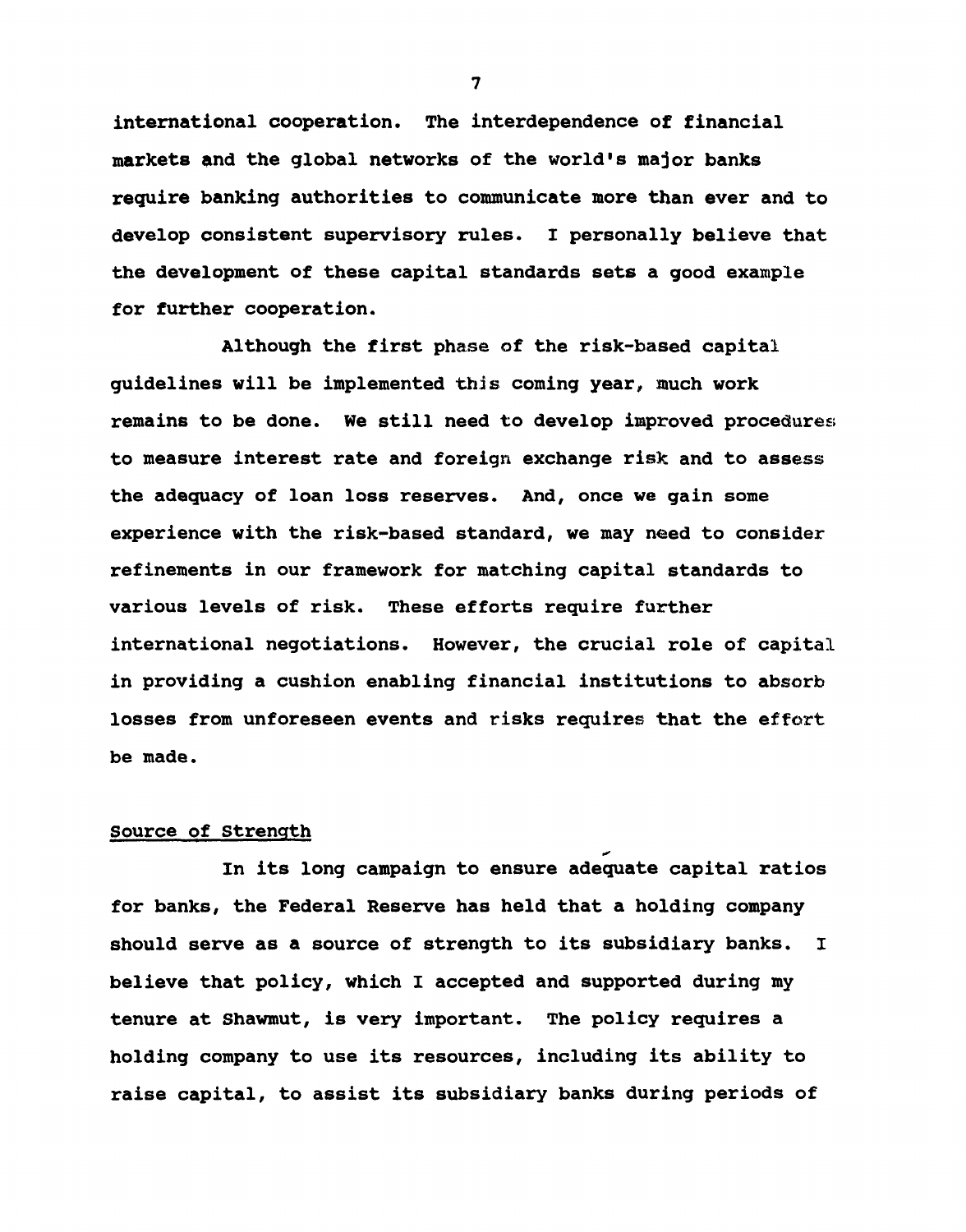financial stress. The Board regards that "source of strength" policy as a critically important supervisory tool.

The policy also has implications for expanded bank powers that many bankers do not fully recognize. Congress has repeatedly indicated its preference that banking organizations exercise any new powers through nonbank affiliates of bank holding companies. However, if bank holding companies do not continue to act as sources of strength to their banks, or if they act as sources of weakness, it is probable that Congressional support for expanded powers would wane. The Board, and I believe the Congress, will continue to hold that banks play a very special role in our financial and payments system. For this reason, the Federal Reserve will continue to work to encourage holding companies to serve as sources of managerial and financial strength to their subsidiary banks under all circumstances in order to ensure the integrity of the system.

# Condition of Savings and Loan Industry

The problems facing the S&L industry are particularly difficult and complex challenges for public policy-makers. Clearly, the magnitude of the problem will require a significant commitment of resources. Currently, nearly one-third of all thrifts are insolvent by any standard, and many continue to lose money at a rapid rate.

There were many developments that contributed to current conditions in the S&L industry, including interest rate deregulation, shortsighted asset/liability strategies by unqualified managements, excessive growth, imprudent lending, and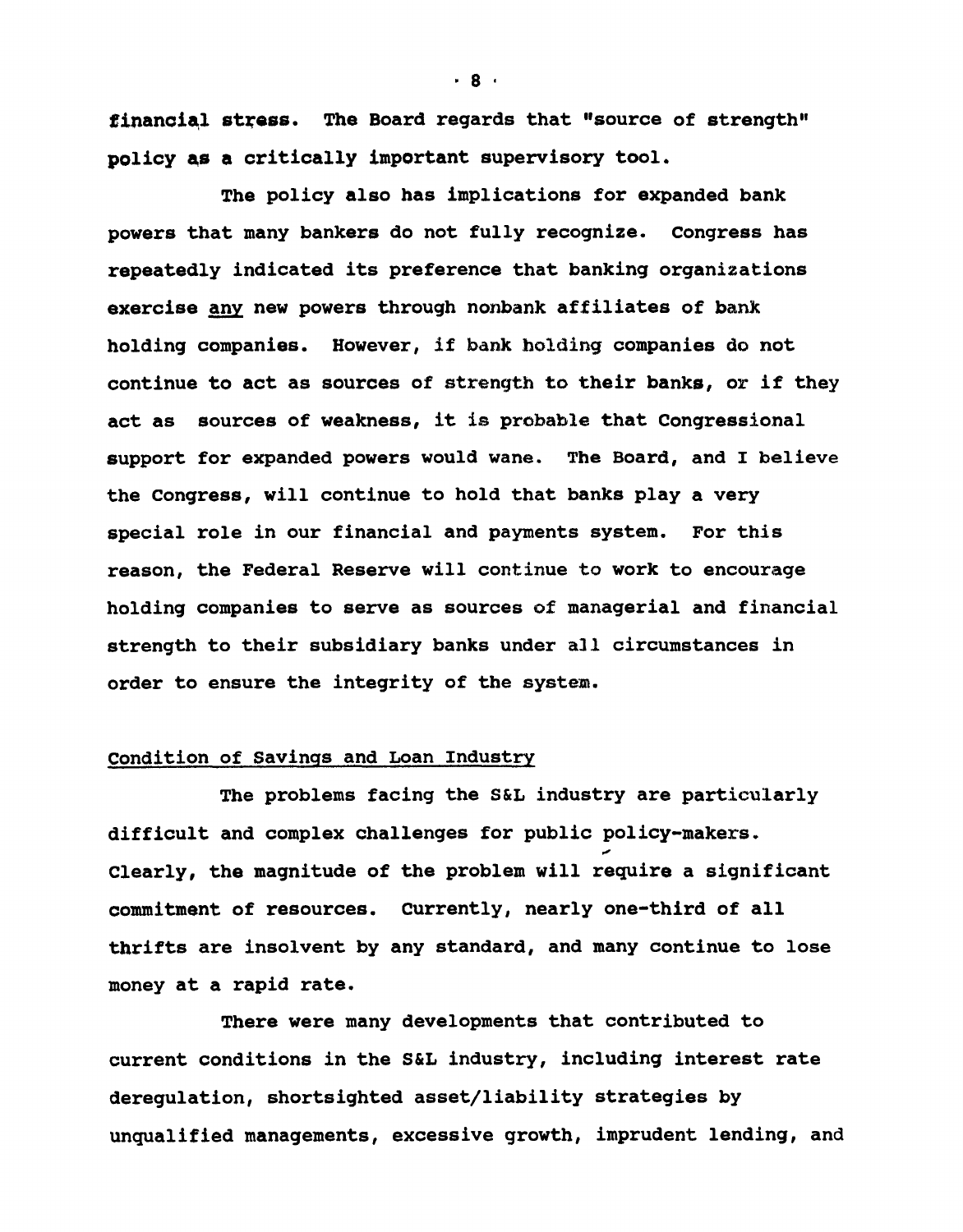speculative investment activities. Regardless of the causes, the problems in the industry have important implications for the banking system. In the short run, they affect the interest costs of banks as weak S&Ls are forced to raise deposit rates to attract funds. In the longer run, their problems could affect public perceptions about the strength and stability of the whole financial system and raise questions about how that system should be structured.

That last issue, in turn, raises a number of difficult questions: Is there a need for reforming deposit insurance? Should reform include risk-based premiums? Should we encourage banks and nonfinancial firms to acquire thrifts both troubled and healthy as a way to recapitalize the industry? There is even the question of whether there is a need for a separate thrift industry.

As we reconsider the nature of our financial system, it may be appropriate to consider the structure of the regulatory agencies and the deposit insurance funds. Without making any judgments on the outcome, any restructuring should permit the system to remain innovative and competitive on both a national and international basis. U.S. financial institutions must have sufficient powers to adapt to and, indeed, to be leaders in the continuing evolution of financial markets. We must be careful, though, to ensure that new powers do not further threaten the strength of the deposit insurance programs or undermine the integrity of the banking system. As the lender of last resort, the Federal Reserve has a clear concern for the strength of the

ູ່ຊ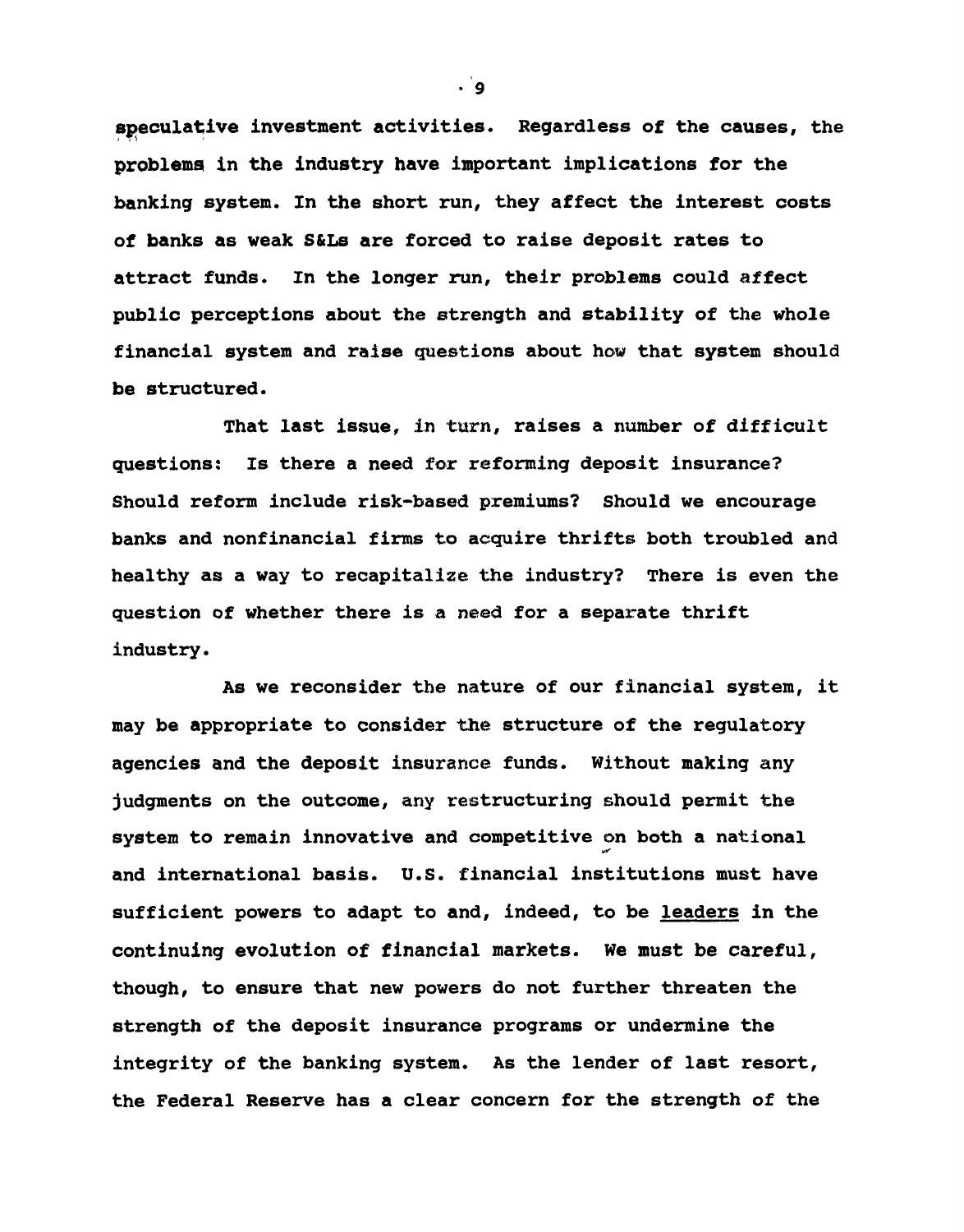banking and financial system and must remain intimately involved in understanding and addressing its problems as they arise.

#### Other supervisory Issues

As a former banker and Boston Reserve Bank director, I am very sensitive to the whole range of issues and practices that have supervisory implications for banks. One area that is of concern to me is the risk associated with asset securitization activities. It is particularly critical that banks fully understand these risks at a time when more and more banks are moving to securitization as a device to regulate balance sheet size, reduce interest rate risk, and increase servicing income, while at the same time adjusting capital ratios.

Unfortunately, in many cases the securitized assets are the highest quality assets in order to be readily acceptable in the marketplace. As a result, the overall guality of the remaining assets may suffer. If carried to an extreme, this practice could undermine the validity of the risk-based capital standards.

In addition, some asset sales are structured in such a manner that the buyers are subject to little credit risk. Rather, the risk is retained either by the issuer or by a third party which issues a letter of credit or some other form of financial support in order to obtain an investment grade credit rating on the bonds. If banks retain these risks, or if they allow the average quality of their assets to decline, they must recognize that higher levels of capital may be needed to compensate. Clearly, banks must have policies and procedures

 $10 -$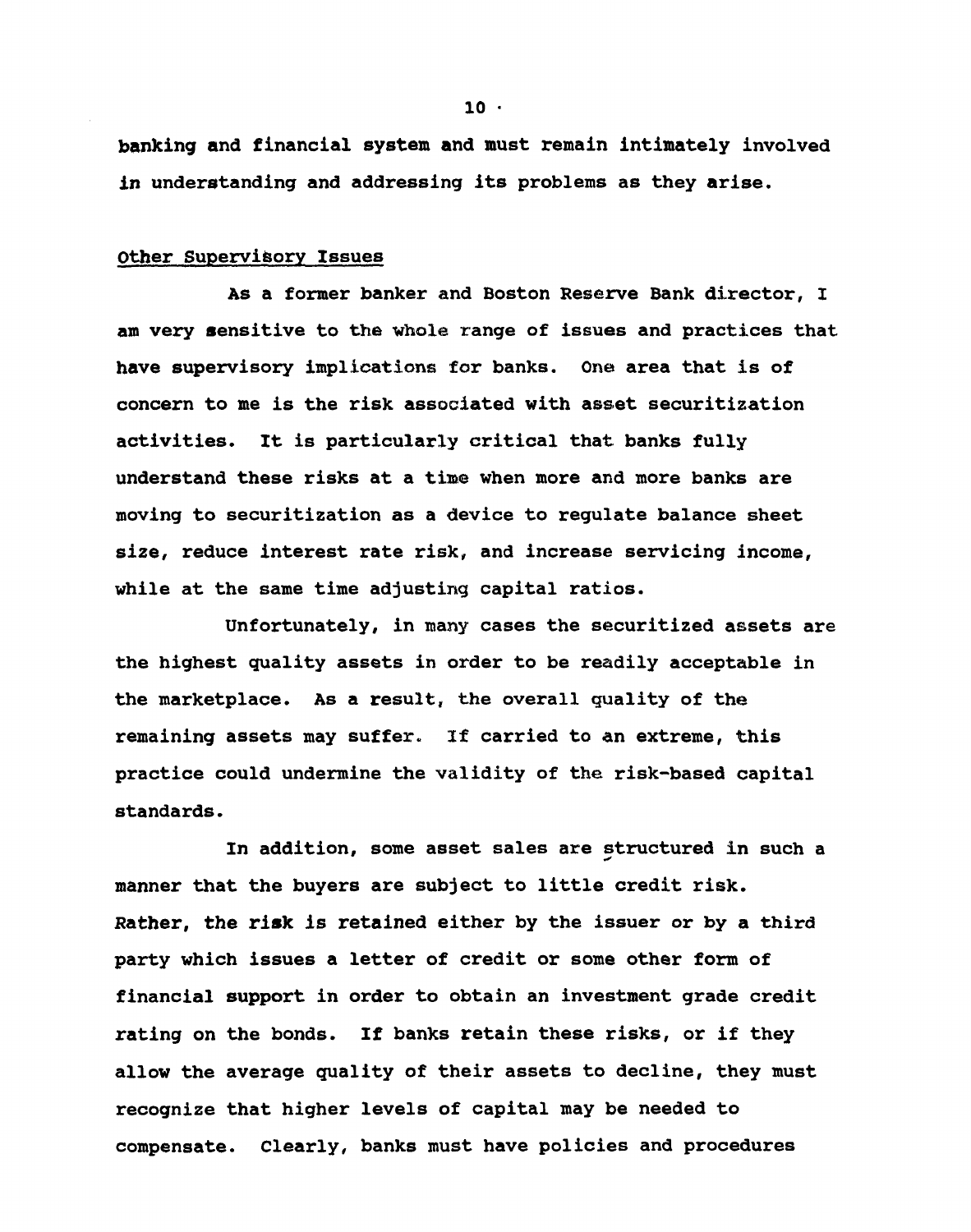that limit their contingent liabilities under these programs and systems in place which enable them to monitor the nature and degree of risk associated with asset securitization activities.

The growing volume of leveraged buyouts being financed by banks is another activity that begs for attention. Specific credit decisions are properly for banks to make — not the government. However, it is important that lending practices do not raise the risk profile of banking organizations or weaken the financial system. Bank supervisors must be satisfied that banks have proper safeguards in place to control risks stemming from LBOs and other lending programs. And lead banks have a heavy responsibility not to be a pied piper to other banks to whom they offer participations.

Real estate is yet another area that bears watching. In recent years, banks have substantially increased their exposure to this sector. At the end of 1987, banks with assets exceeding \$5 billion held 25 percent of their loan portfolios in real estate loans compared with only 14 percent at year-end 1978, and their real estate loans exceeded \$225 billion. More importantly, the composition of their real estate portfolio has changed. In the earlier period, higher risk real estate loans for construction and for domestic, nonfarm, non-residential purposes represented 32 percent of the average real estate portfolio. By the end of 1987, these loans were more than 50 percent of the average real estate portfolio. Obviously, banks will be directly affected by any downturn in the real estate market. And the boom in equity credit lines adds a new dimension to real estate exposure, even if only indirectly.